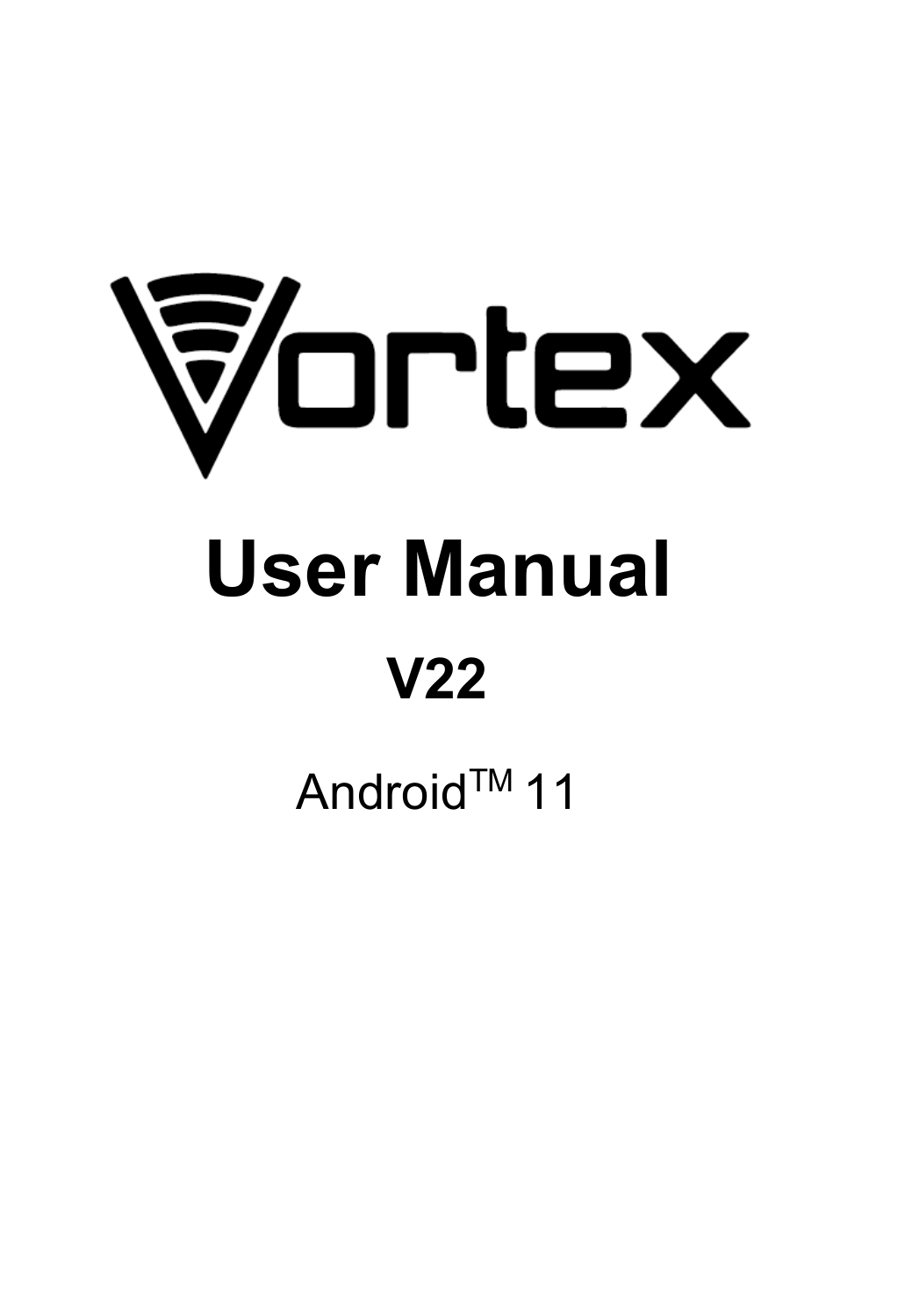# **User Manual**

To ensure proper phone operation and longevity, please read this quide carefully.

Images and locations may vary slightly based on model version.

This manual should be used for general guidance and troubleshooting purposes.

# **Getting to know your phone**

# **Key definitions**

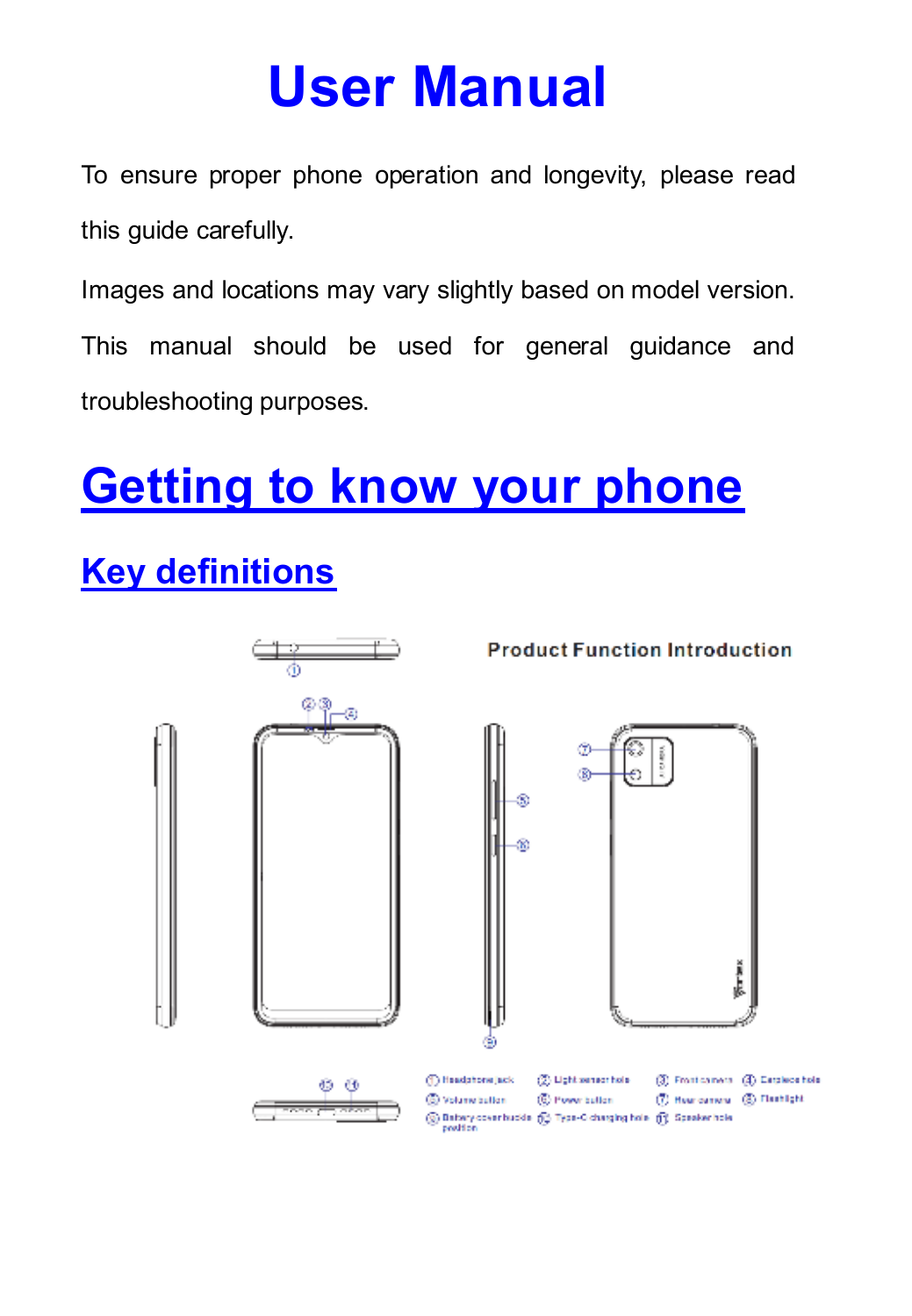## **Insert the SIM and microSD cards**

After opening the phone case, insert the SIM card into the lower

slot. The SD card is inserted into the upper slot.

**Caution:** Use only the properly sized sim card, do not cut or force the SIM card into the slot.



# **Turn on and adjust the volume**

- **Turn on**: Hold down the "Power button" until the screen lights up.

- **Adjust the volume**: Press "Volume +" to turn up the volume,

Press " Volume -" to turn down the volume

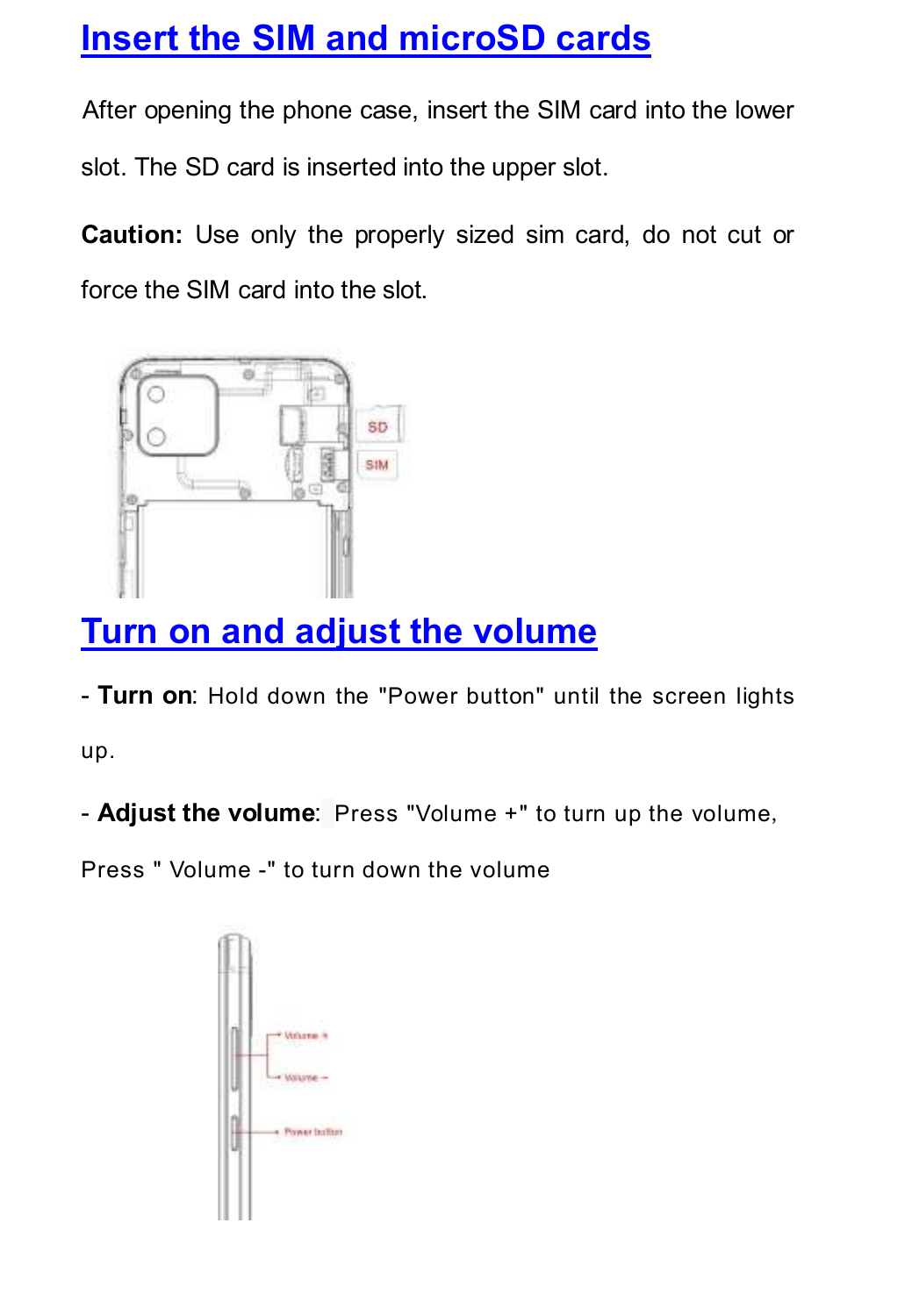## **Screen control**

You can control your phone through a series of operations on the screen.

**- Touch**: You can touch the items on the screen to make selections, open applications or use the keyboard to input characters.

**- Swipe or slide**: Quickly move your finger across the surface of the screen without pausing (be careful not to drag items).

**- Touch & hold**: You can touch & hold some items to get an available menu.

**- Drag**: You can drag some items on the screen to relocate the icon or produce certain operations.

**- Switch between landscape mode and portrait mode**: You can switch to the landscape mode by rotating your phone. The landscape mode is only valid under some interfaces, such as the text input interface, the message viewing interface and compatible applications.

**- Pinch**: In some apps (such as Maps and Photos), you can zoom in and out by placing two fingers on the screen at once and pinching them together (to zoom out) or spreading them apart (to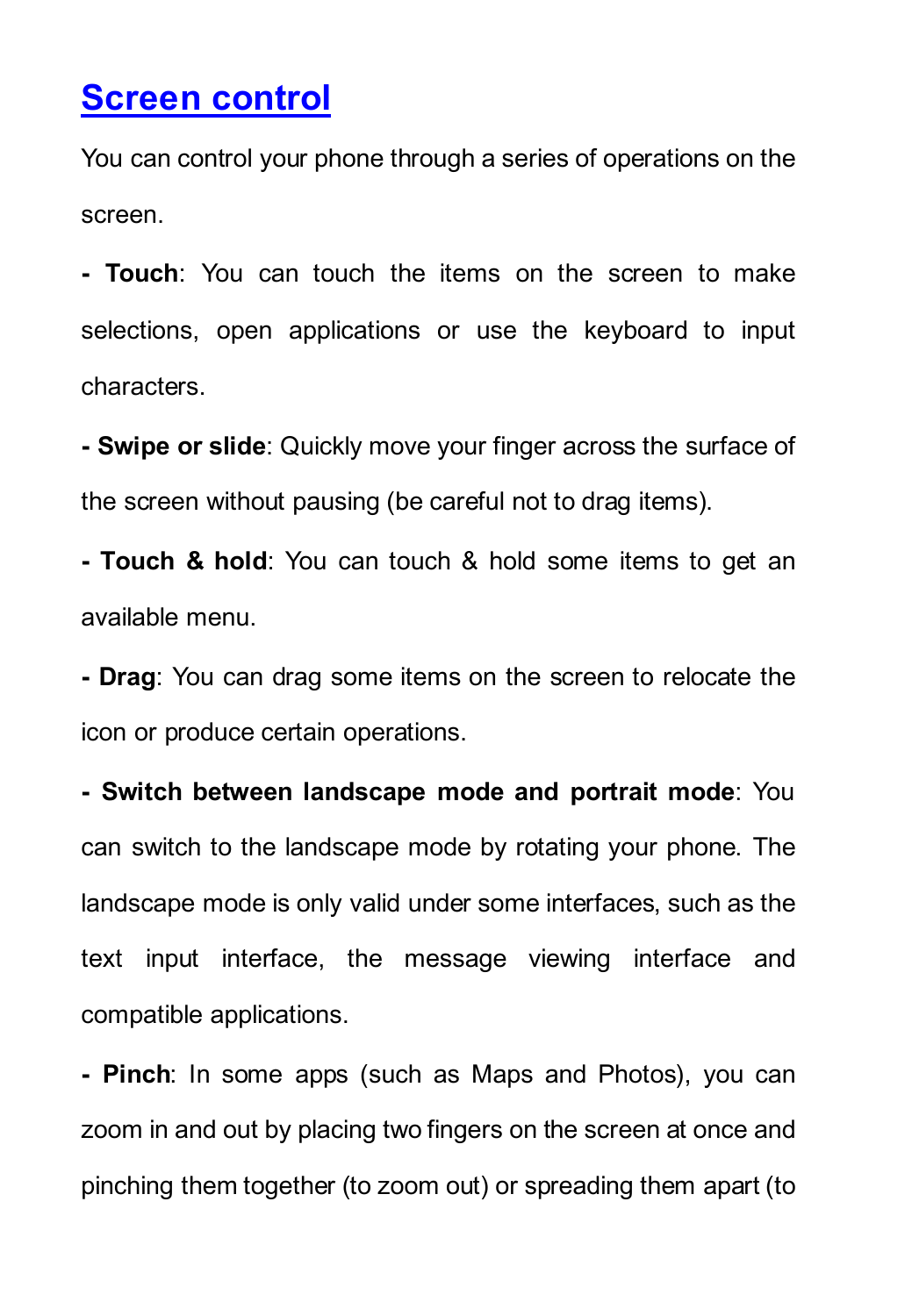zoom in).

## **Open and switch applications**

#### **Open and close the Applications screen**

On the home screen, you can swipe up quickly to view more applications. Touch an icon to enter the corresponding application. Touch the **Home key** to return to the home screen.

#### **Switch to a recently used application**

On the home screen, touch the █, opens a list of thumbnail images of apps you've worked with recently. To open an app, touch it. To remove a thumbnail from the list, swipe it up.

## **Home Screen**

#### **Arrange & work with apps**

- **Explore your widgets**: Touch the widgets tab at the top of any application screen.

- **Get more apps**: Touch the Play Store icon on the home screen and sign in to download additional apps.

#### **Manage notifications**

- **Open notifications panel**: When a new notification appears on the notification bar, you can drag the notification bar down from the top of the screen to open notifications panel when your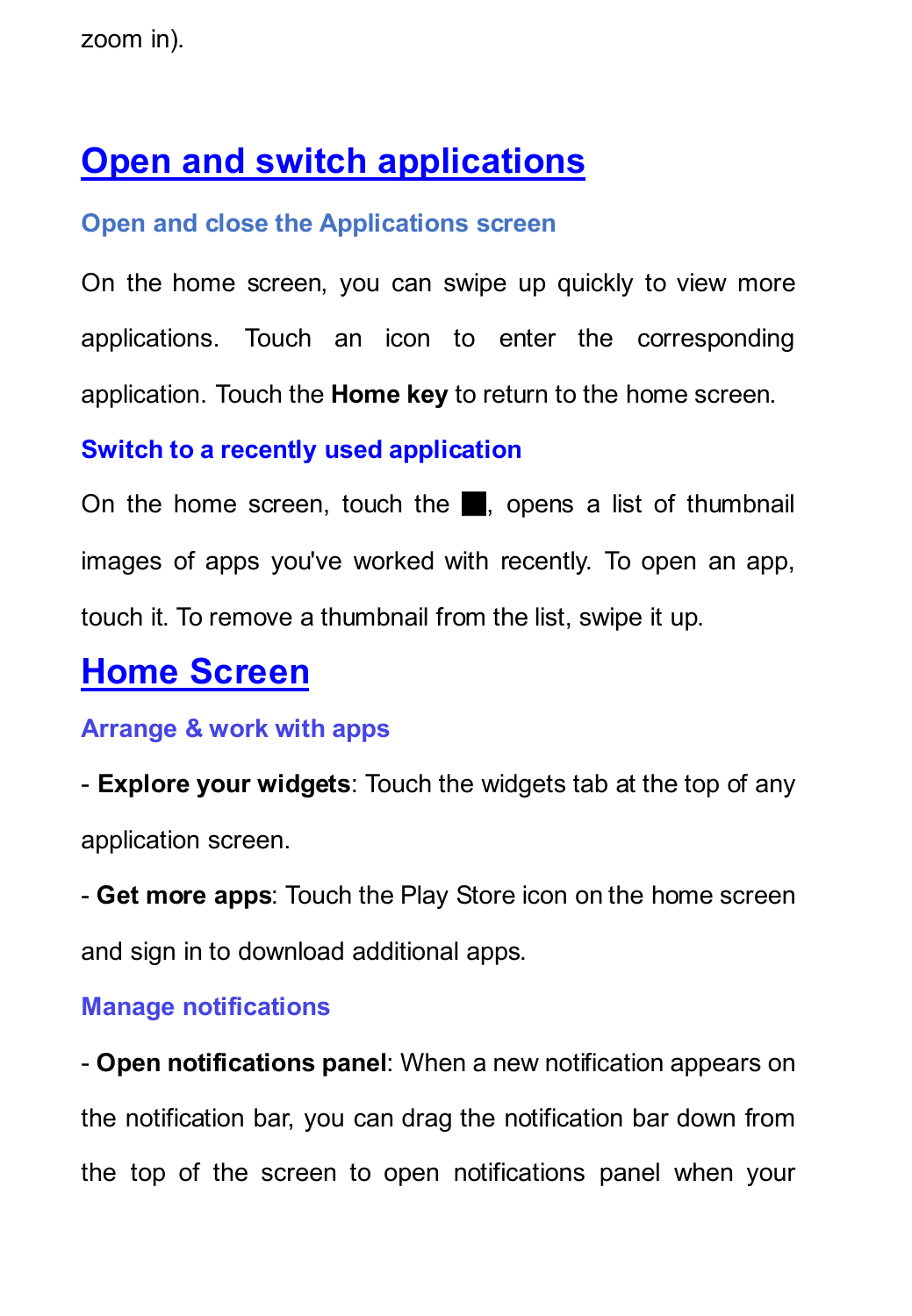phone has been in idle mode or lock the screen.

- **Respond to a notification**: Touch it.
- **Dismiss a notification**: Swipe it sideways.
- **Close notifications**: Swipe left to turn off notifications.

#### **Place an app icon on the Home screen**

Touch & hold the app icon, slide your finger, and lift your finger to drop the icon in place.

**Delete items on the homepage**

Touch & hold the app icon, slide your finger toward the top of the screen, and drop the app over the Remove icon.

### **Use folders**

You can combine several app icons in a folder. Drop one app icon over another on a Home screen, and the two icons will be combined.

From any Home screen, you can

- **Open a folder**: Touch it. The folder opens:
- **Rename a folder**: Touch its name.

- **Move icons around your Home screens**: Touch, hold and slide.

### **Change wallpaper**

1. Touch & hold anywhere that is not occupied on the home screen. A list of options appears.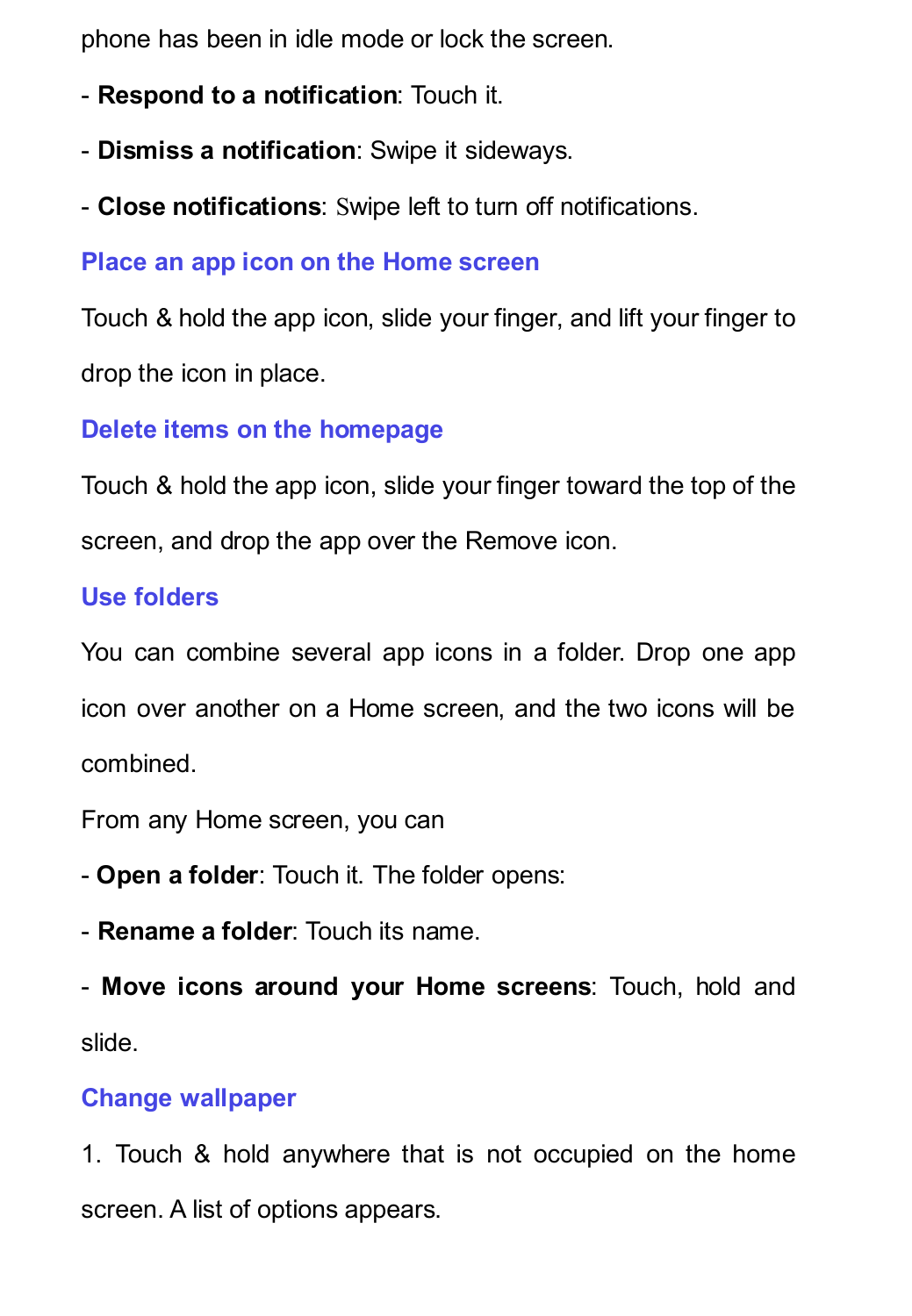2. Select wallpaper from **Photos**/ **Live Wallpapers**/ **Wallpapers**.

## **Switch to sleep mode**

Sleep mode is a kind of power saving mode, which also helps to prevent inadvertent operations. If your phone has been in idle mode for a while, it will automatically switch to sleep mode.

You can also press the **Power button** to turn off the screen and enable sleep mode.

## **Wake up your phone**

After the phone switches to the sleep mode, the screen will be turned off and locked. If needed, please wake your phone and unlock the screen if you want to use your phone.

- 1. Press the **Power** button to turn on the screen.
- 2. Swipe up to unlock the screen.

If you've set an unlock pattern or password, you need to draw the unlock pattern or input the password to enter the main interface.

# **Make and answer calls**

## **Make a call**

**Directly make a call**

On the home screen, touch the **button to display the dialing**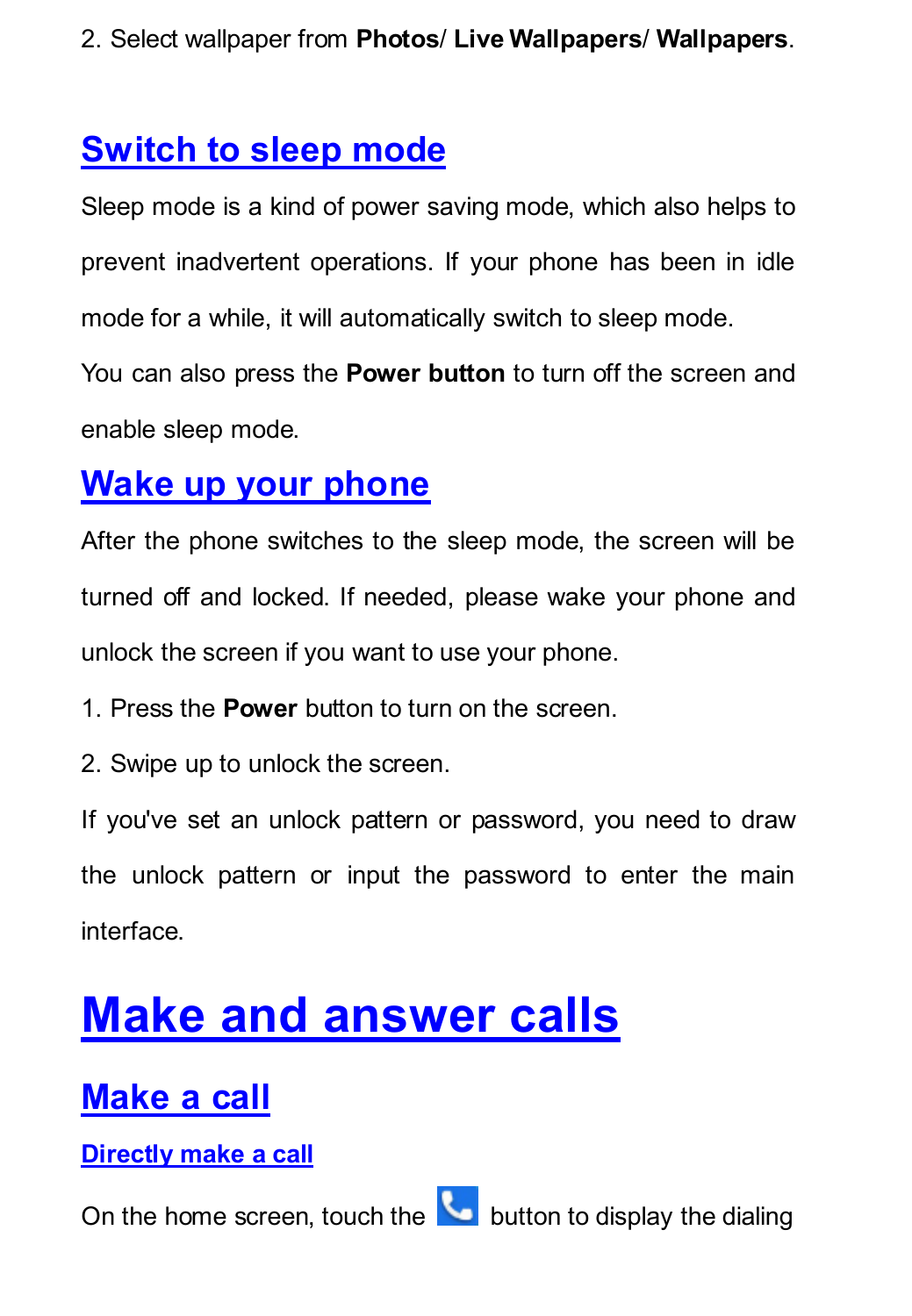keypad. Touch the numeric buttons to input the telephone number and touch the  $\frac{1}{2}$  button to make the call.

### **Make the call from Contacts**

On the home screen, touch the **Contacts** icon, touch the desired contact and touch the phone number to dial it.

## **Make the call from Call log**

On the home screen, touch the **button** notice the three tabs at the top of the phone. the call log shows recent calls. Touch the phone icon in a call log to display it.

## **Make an international call**

On the home screen, touch the **button to display the dialing** keypad. Touch & hold the "0" key until "+" appears on the screen, then dial the country code or region code, city code and phone number.

## **Dial from Messaging**

- 1. On the home screen, touch the **Messaging** icon.
- 2. Select and open one message or conversation.

3. Touch the  $\left\langle \right\rangle$  icon at the top of the phone to dial a number. **Answer a call**

Your phone will ring or vibrate (depending on the current mode and settings) upon an incoming call.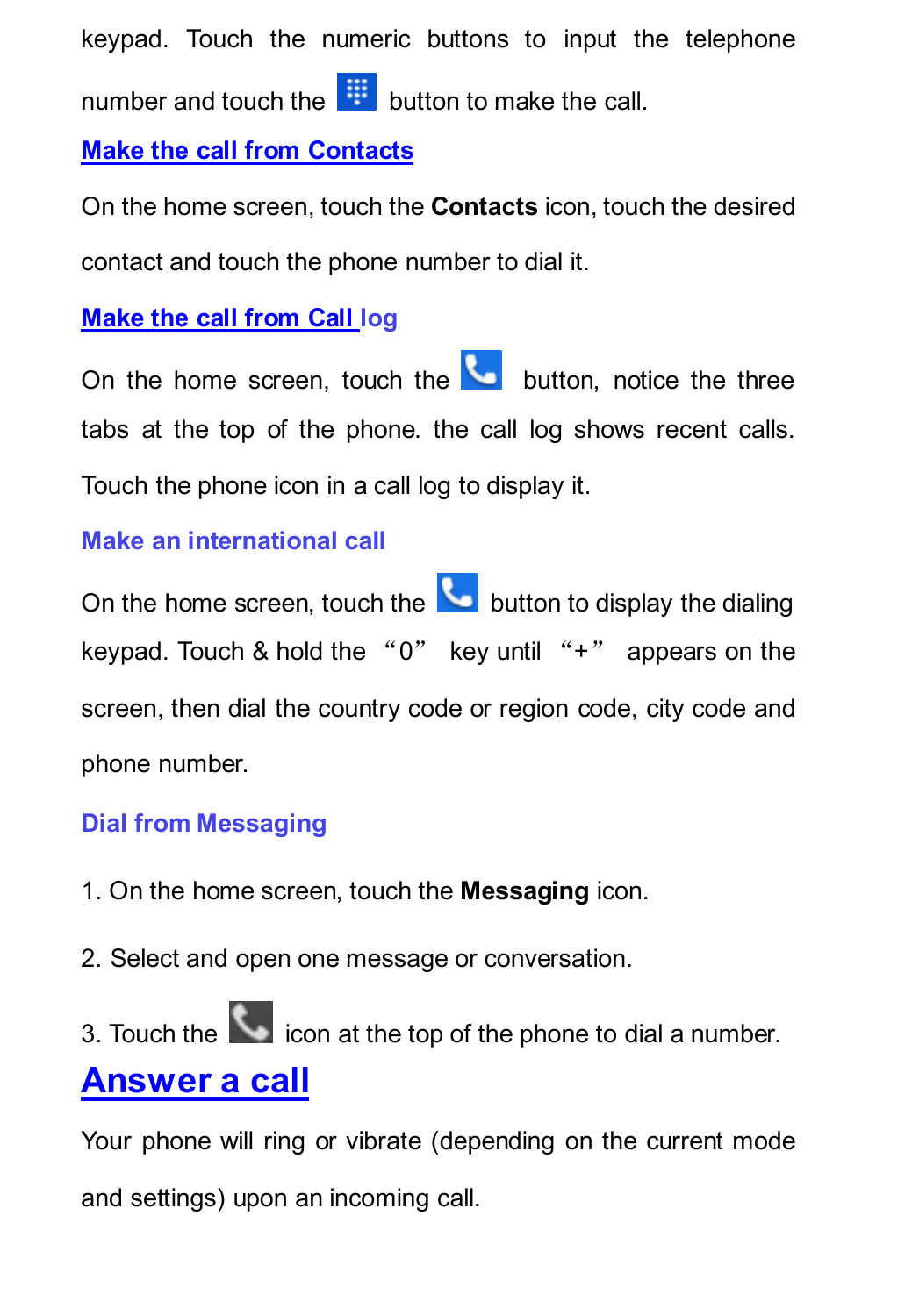- Slide from middle to up to answer the call.

- If headphones are inserted, press the key on the headphones

to answer the call.

# **Reject a call**

Swipe down the middle to deny a call.

# **End a call**

Touch the **button** to hang up the call.

## **Adjust the volume**

During a call, you can raise or lower the volume by using the volume keys.

# **Turn the speaker on or off**

During a call, touch the **Speaker** button to turn on the speaker,

and touch it again to turn off speaker.

# **Add a call**

During a call, touch the **Add call** button then dial a number and touch the phone icon to add one call and put the current caller on hold. This function requires compatibility with your network operator.

# **Open the dialing keypad**

In a call, you can touch the  $\frac{1}{2}$  button to open the dialing keypad to input additional numbers.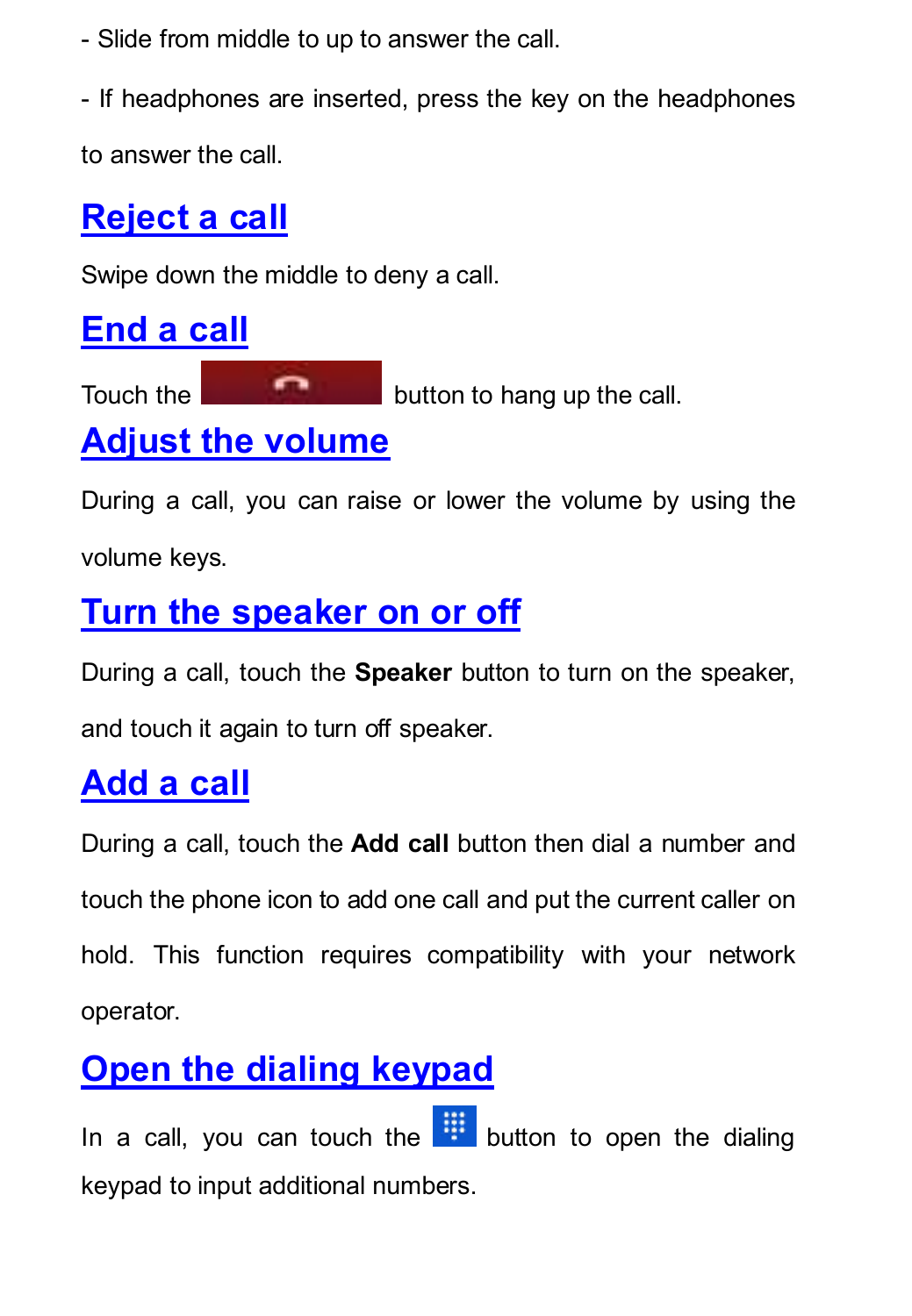# **Contacts**

You can place calls from the **Phone** app, the **Contacts** app, or other apps that display contact information. When you see a phone number, you can usually touch it to dial.

The contacts interface can be divided into the following tab pages:

- **Recents**: Call history of the call.
- **Contacts**: View the list of contacts.
- **Favorites**: Display the numbers you usually call.

All of your contacts are displayed alphabetically in a scrollable list. You can slide your finger up or down to scroll quickly.

## **Add new contact**

1. In **Contacts**, touch the  $\frac{1}{1}$  icon at the bottom right hand corner of the screen.

2. Input all contact information. Slide up to move to the next field.

3. Touch the **Save** icon to save your contact.

## **Delete contacts**

In **Contacts**, hold the contact and then select **Delete contact**.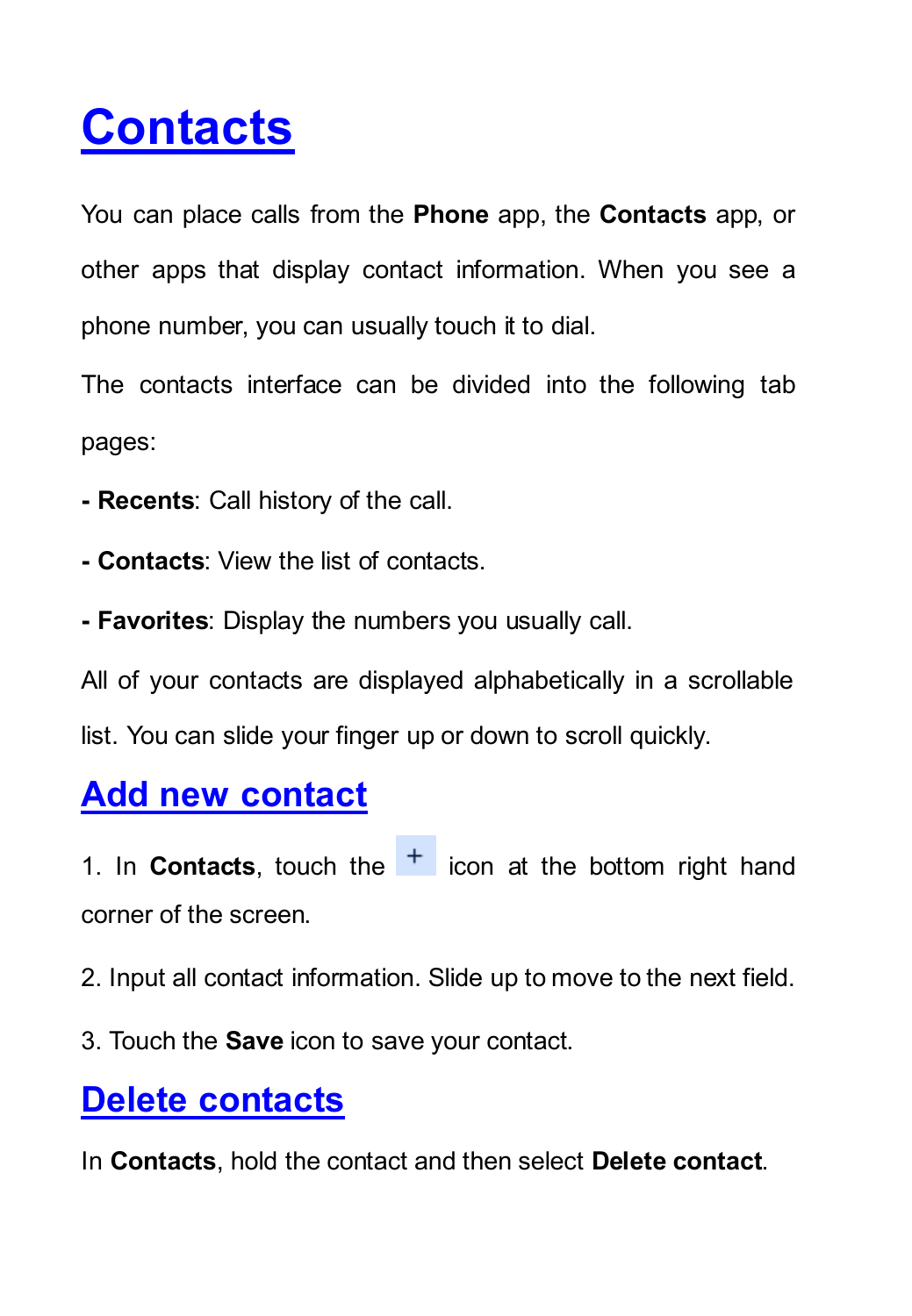## **Edit contact details**

1. In **Contacts**, touch the contact whose details you want to edit.

2. Edit the contact information.

## **Search contacts**

1. In **Contacts**, touch the Search contacts.

2. Type a key word of a contact name. The phone will automatically list all matched contacts.

## **Add a contact to Favorites**

You can tap the contact you want to add to favorites in the contact interface, and then touch  $\overrightarrow{2}$  in the upper right corner to add it to **Favorites** directly.

You can only add the contacts stored on the phone to the **Favorites** 

# **Accounts**

You can synchronize contact information to your phone from a GoogleTM Account.

In **Contacts**, touch **a** and then select **Sign In**.

## **Share a contact**

You can share a contact with someone.

1. In **Contacts**, tap the contact you want to share.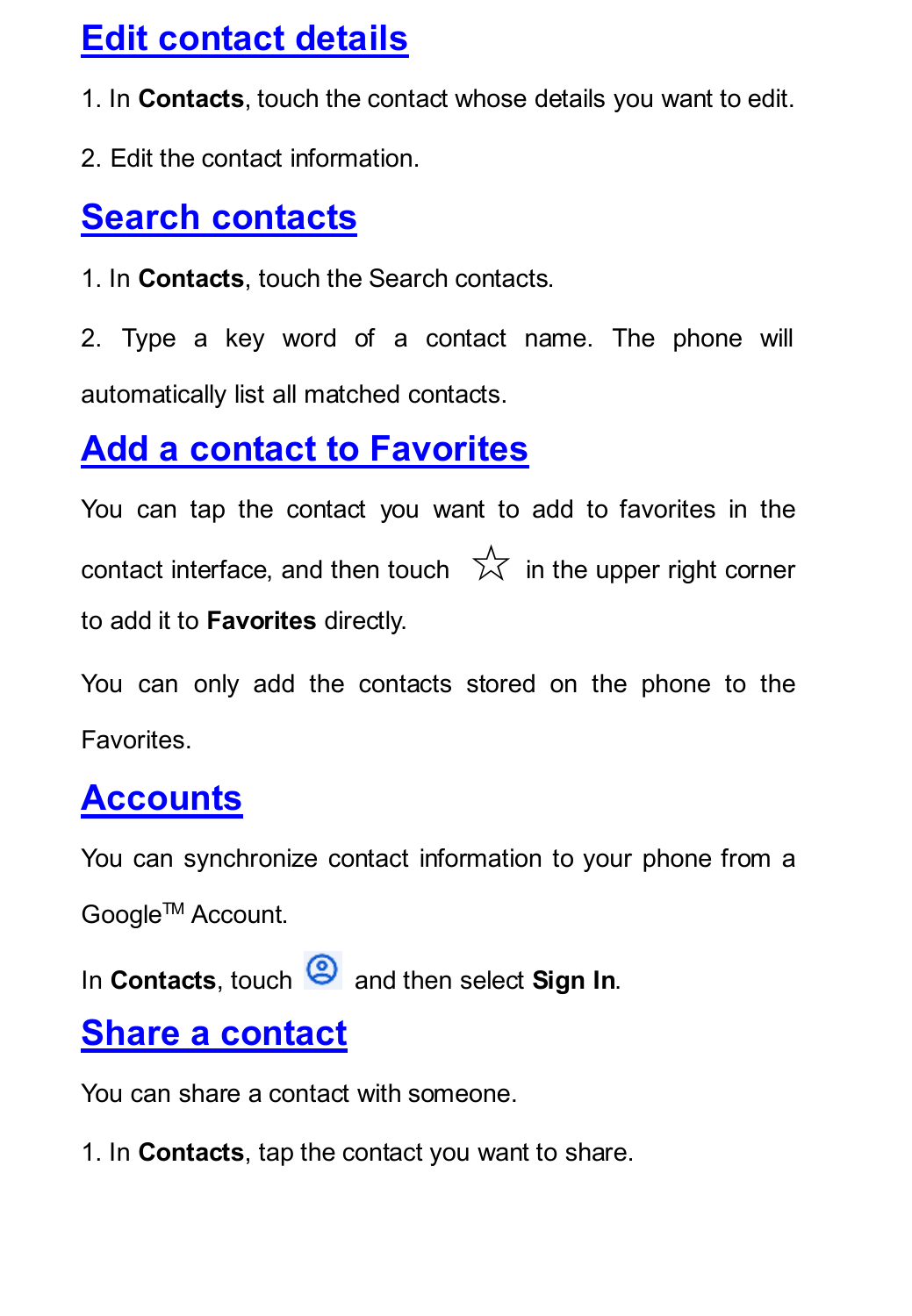2. Touch and then touch **Share**.

3. Select application with which to share (Bluetooth<sup>®</sup>, Email, Gmail, MMS, SMS and SD Card).

# **Messages**

In **Messages**, you can send or receive text messages and multimedia messages.

On the home screen, touch the **Messaging** icon to open.

## **Send messages**

- 1. In **Messaging**, touch the **Start chat**.
- 2. Input your desired telephone number in **Type name or number**.

You can also select contacts you want to send message from the

**Contacts** and then touch.

 $3.$  You can touch the  $\bigcirc$  icon to attach pictures, videos or audio files. The phone will automatically convert the message to a multimedia message.

- 4. Input some text in **Text message**.
- 5. After that, touch the icon to send the message.

## **Receive messages**

1. In idle mode, you will be reminded about the new messages in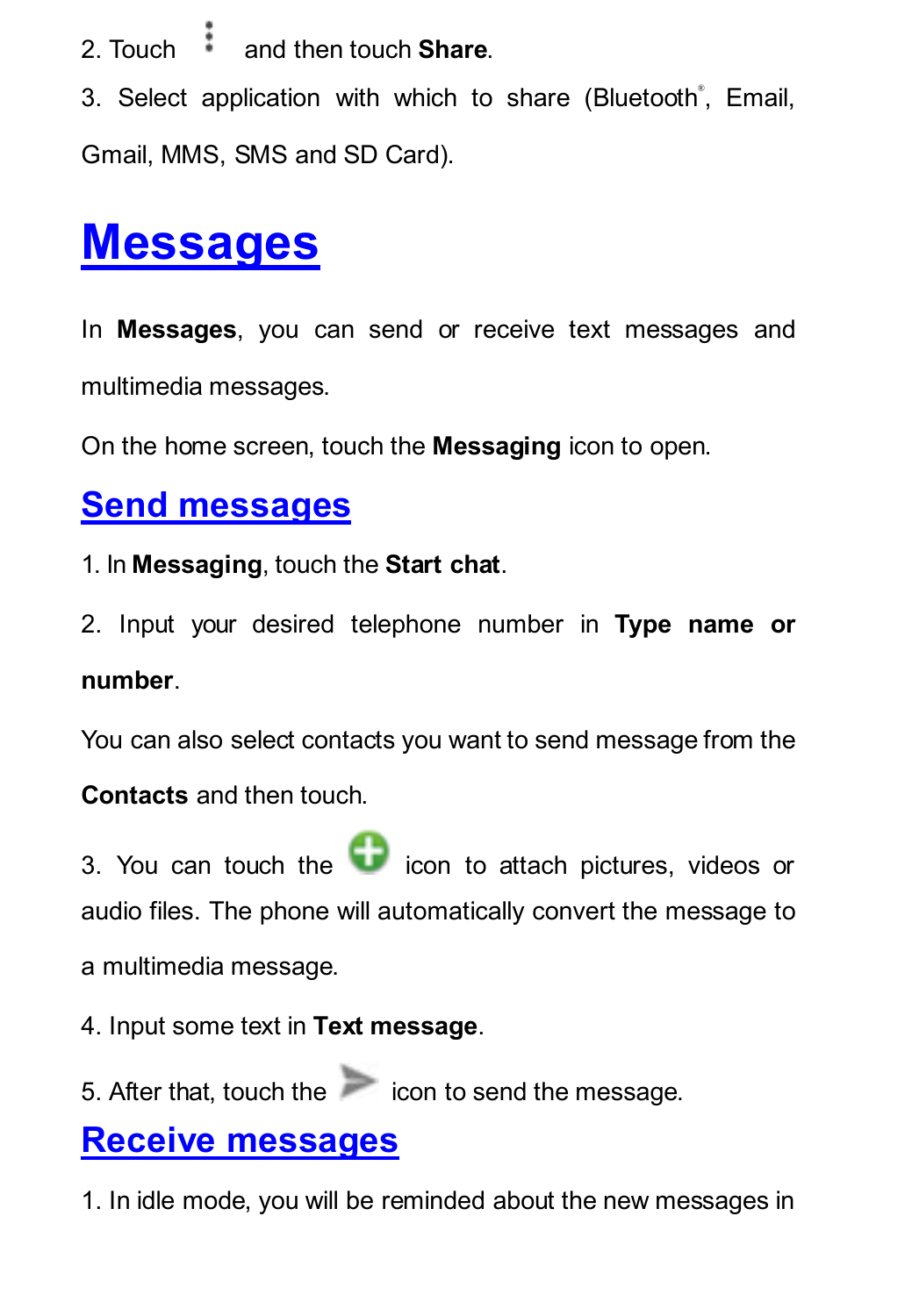the notification area. Slide down to open the notification panel to view.

- 2. Touch the message.
- 3. Directly input text to reply to the message.

4. Touch the **interest in a** icon at the top of the phone to directly call back. Touch & hold the text to pop up the **Message options** menu, you can **Copy**, **Forward**, **Lock/Unlock** or **Delete** the message and etc.

## **Settings**

In **Messaging**, touch the **Menu key** and then touch **Settings** to change relevant settings.

# **Gmail**

You can use Gmail to read and write email from any mobile device or browser. Your email is always up to date and available no matter where you check it from.

On the home screen or in the All Apps screen, touch the **Gmail** icon to open **Gmail**.

# **Set up an Gmail account for the first time**

You need to set up an Gmail account when you use Gmail for the first time.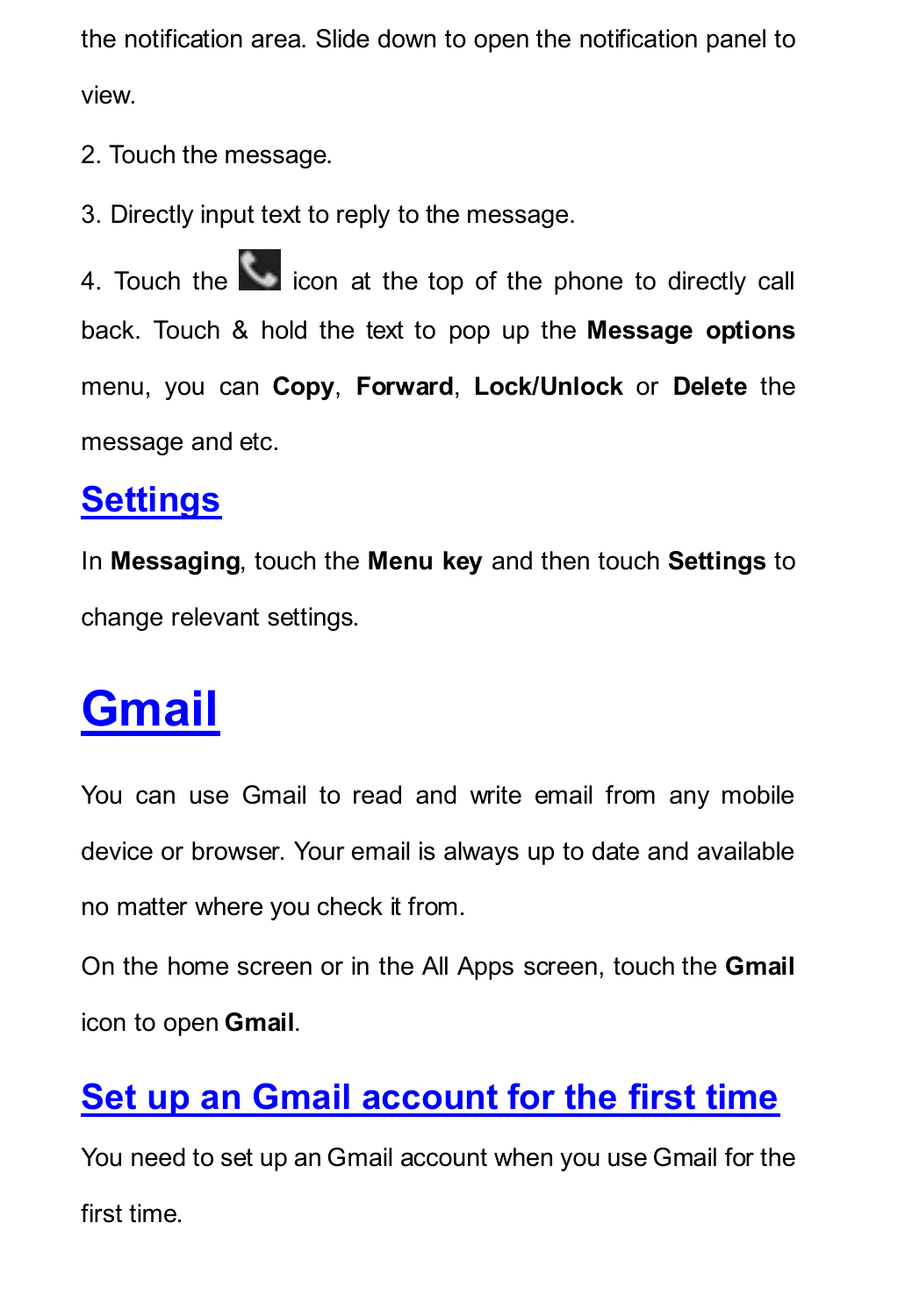1. If you already have a Gmail account, touch **Existing**, then enter the Gmail address and password.

2. Otherwise, touch **New** and follow the prompts to create a new Gmail account.

# **Send Emails with Gmail**

After the setting of a Gmail account is completed, your phone will automatically enter the inbox of this Gmail account.

1. In the inbox of the Gmail account you want to use, touch

2. Fill in one or more recipients. You can touch the **Menu** key to add CC/BCC.

3. Enter the email subject and then compose your message.

4. If you want to attach a photo or video, Touch the **Menu** key **>** 

### **Attach picture/Attach video.**

 $5.$  Touch  $\geq$  to send.

# **Replying to or forwarding email**

## **messages in Gmail**

1. In the Gmail inbox, touch the email message.

2. To reply to the sender, touch  $\Box$  or Touch  $\Box$  and choose whether to **Reply all** or **Forward**.

3. If you selected **Reply all**, enter your reply message. If you selected **Forward**, specify the message recipients.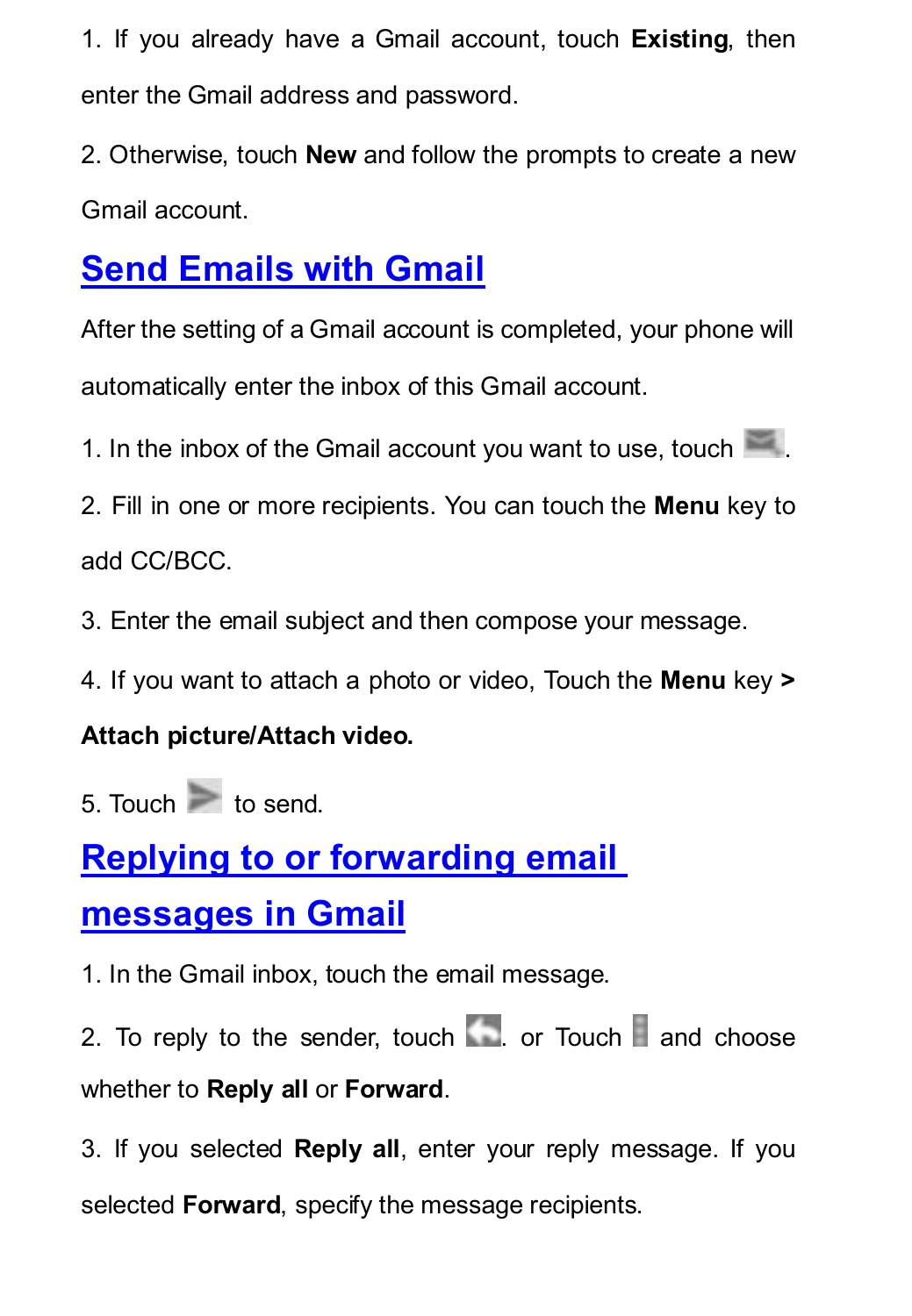

# **Network Applications**

## **Network connection**

Your phone can connect to the Internet, data services may incur additional charges. For details, please consult your network service provider.

#### **Ways of Connecting to the Internet**

Your phone's networking capabilities allow you to access the Internet via the mobile network's GSM/WCDMA connection and Wi-Fi.

#### **GSM/WCDMA data connection**

Different locations may have different mobile network availability. Initially, your phone is configured to use the fastest mobile network available for data.

You can also configure your phone to access a different set of networks entirely, or to behave in special ways when roaming.

The icons on the Status bar indicate which kind of data network you're connected to.

On the home screen, touch **Settings> Network & internet > Mobile networks** to change relevant settings.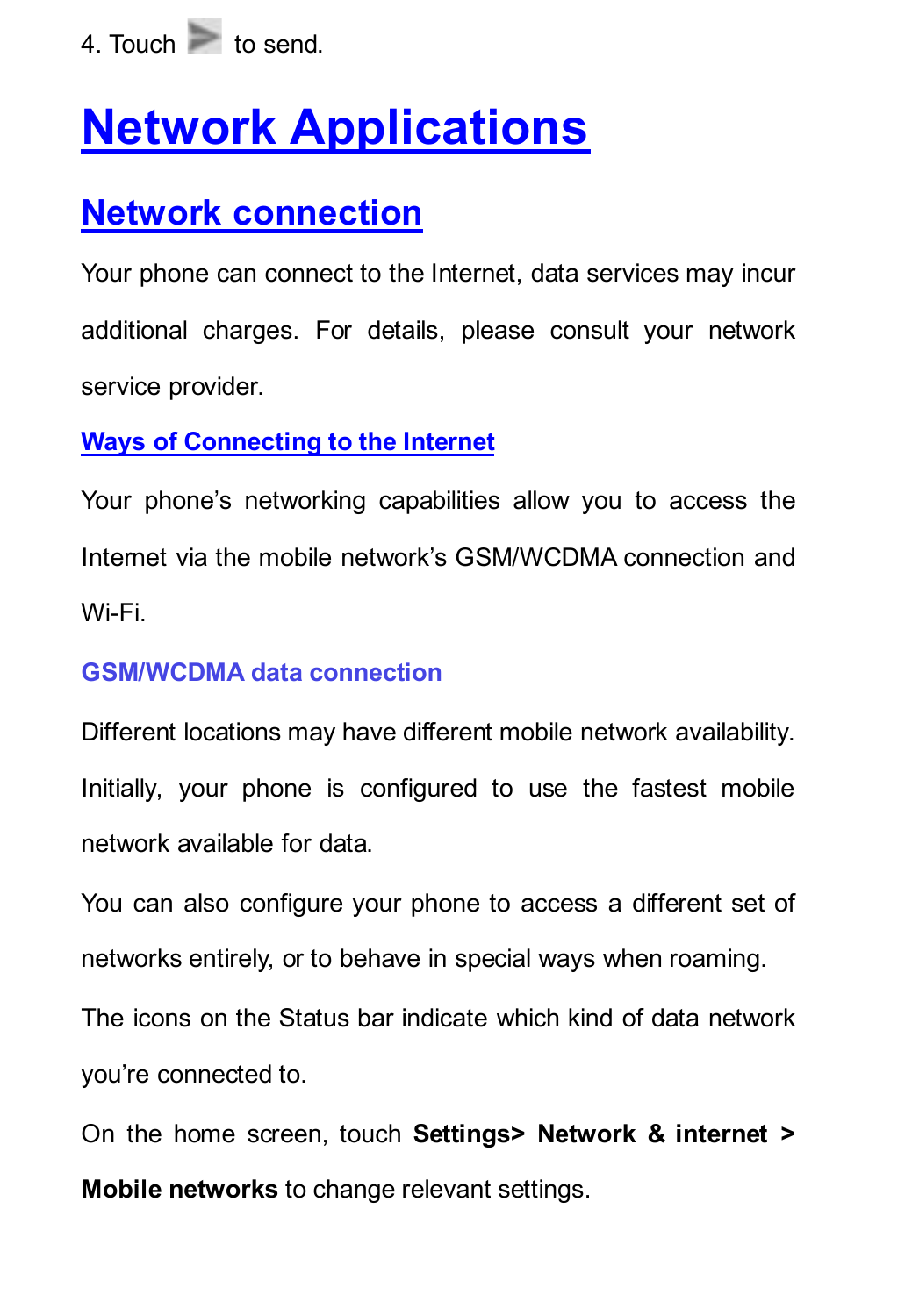## **Wi-Fi**

### **Turn on/off Wi-Fi**

1. On the home screen, touch **Settings** and then touch **Network**

## **& internet**.

2. To turn on Wi-Fi, touch **OFF** and slide it to the right. Touch **ON** and slide to the left to turn off Wi-Fi.

## **Connect to Wi-Fi**

1. On the home screen, touch **Settings** and then touch **Network**

## **& internet**.

2. Turn on **Wi-Fi**.

3. Touch **Wi-Fi**. Your phone will automatically search for all nearby Wi-Fi networks.

4. Select the network you would like to connect to from the list.

- If you've selected an open network, your phone will automatically connect to it.

- If you've selected a secure network, you need to input the password.

## **Browser**

You can use **Chrome** to view web pages and to search for information on the web.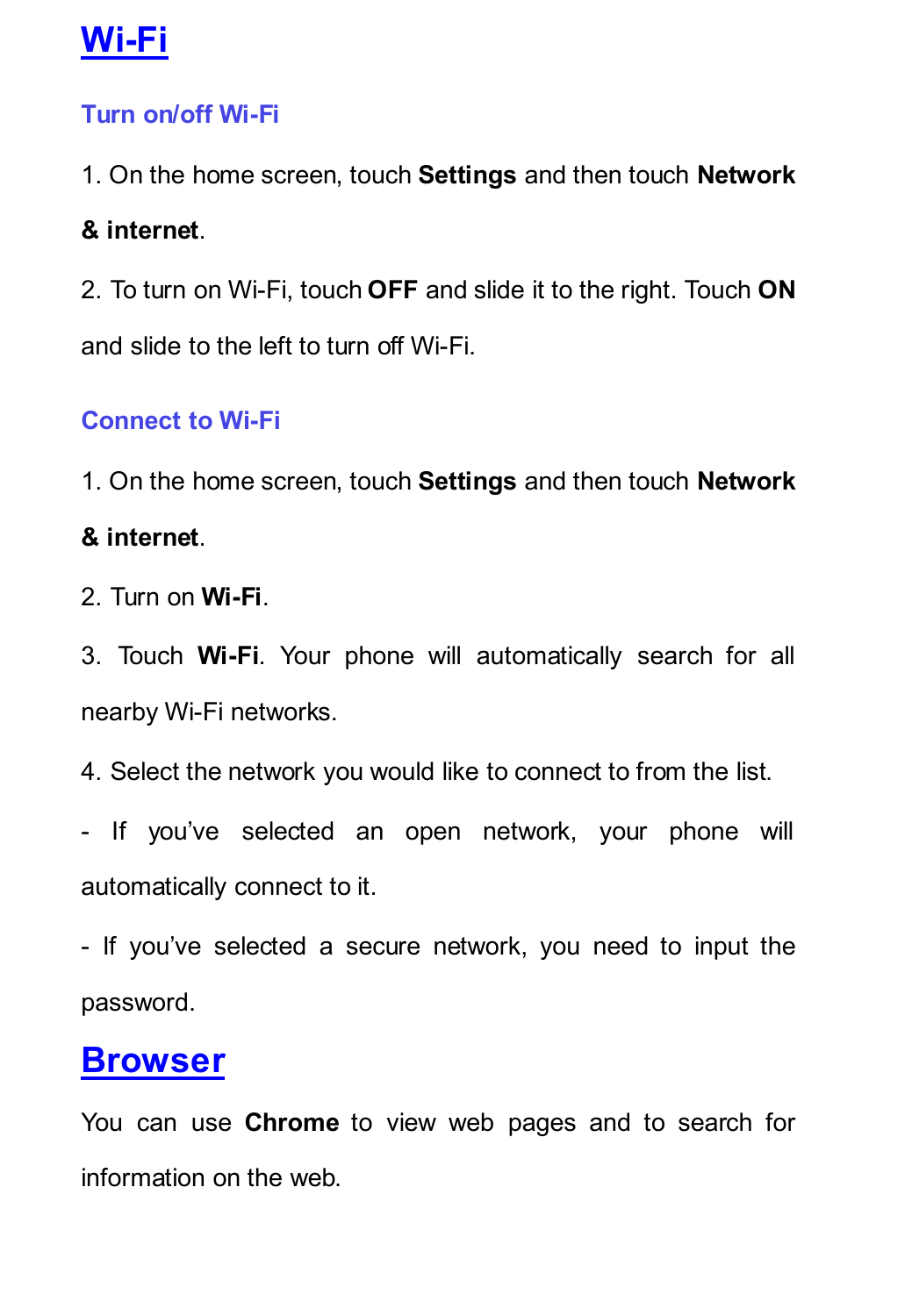#### **Open Browser**

- 1. On the home screen, touch the **Chrome** icon.
- 2. Touch the URL field at the top to input a web address.
- 3. Enter a new address and then touch **Go**.

You can touch **> Bookmarks/History** to select the bookmark you want to open. Touch **SAVED PAGES** or **HISTORY** to open other web pages.

#### **Browse web**

After opening a web page, you can slide your finger on the screen to view other parts of the page.

#### **Zoom in or out**

You can use two fingers to zoom in or out. Spread your fingers apart or pinch them together to zoom in or out.

#### **Browsing options**

When browsing web pages, touch the  $\frac{1}{2}$  to select more operations such as **Save to bookmarks, Share page**, **Find** i**n** 

### **page**, **Request desktop site**.

#### **Settings**

You can choose settings that will affect how page content is displayed and privacy and security preferences to suit your browse style.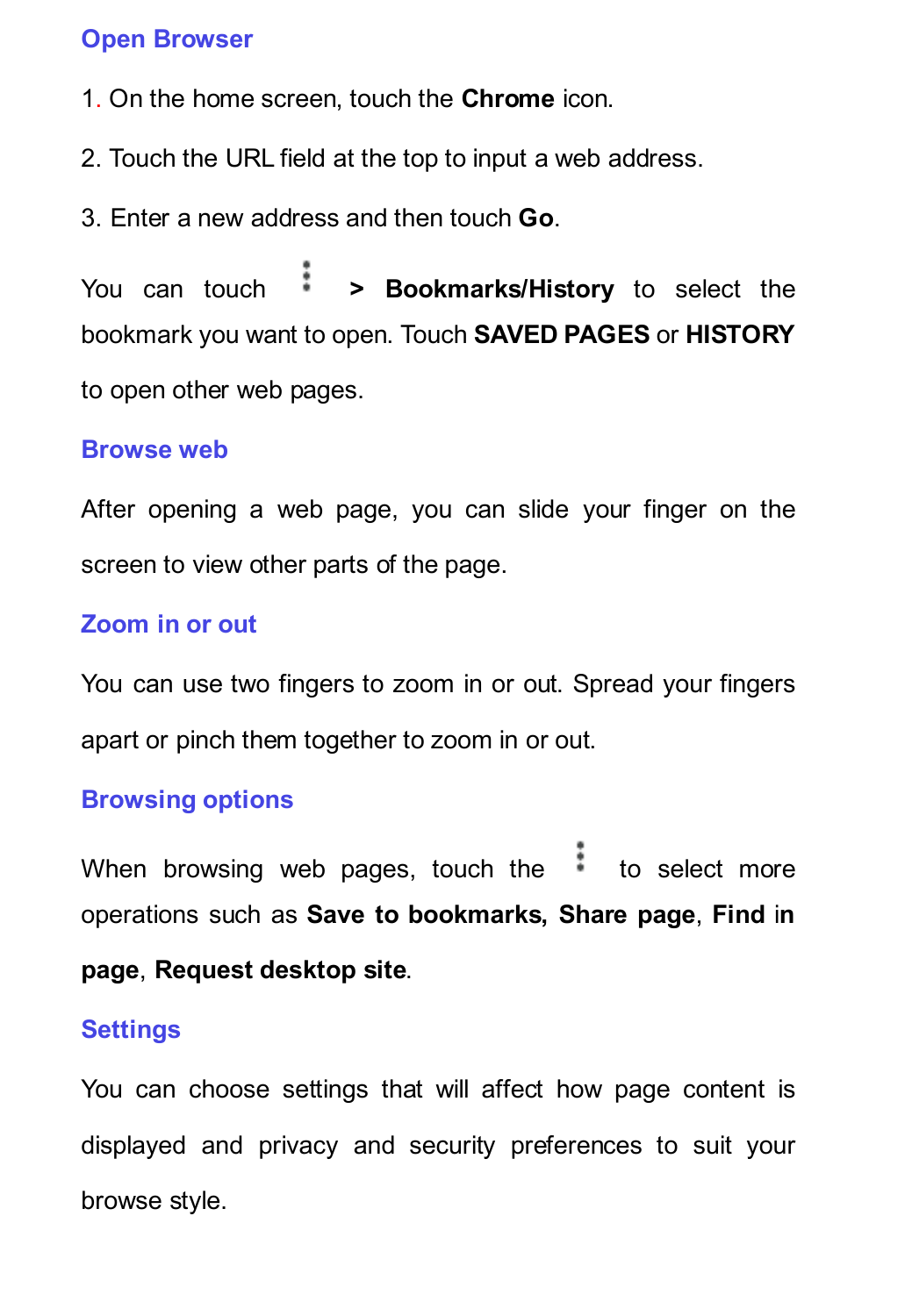On the **Browser** screen, touch **> Settings** to enter the settings interface.

## **Bluetooth**

Via the Bluetooth® function, you can exchange data with other Bluetooth devices that are within a short distance. Because Bluetooth® devices communicate through radio waves; interference might exist due to obstacles or other electronic devices.

## **Turn on/off Bluetooth**

1. On the home screen, touch **Settings > Connected devices > Connection preferences > Bluetooth**.

2. Slide the **ON/OFF** button next to **Bluetooth**® to turn it on or off.

### **Pairing**

1. Touch **Pair new device,** when Bluetooth is on to automatically search for devices. Your phone will scan for and display all Bluetooth devices it finds.

2. Touch the ID of the desired device.

### **Send files via Bluetooth**

To send files via Bluetooth<sup>®</sup>, do as follows:

1. Select a file or item, such as a contact or a media file from an appropriate application or **File manager**.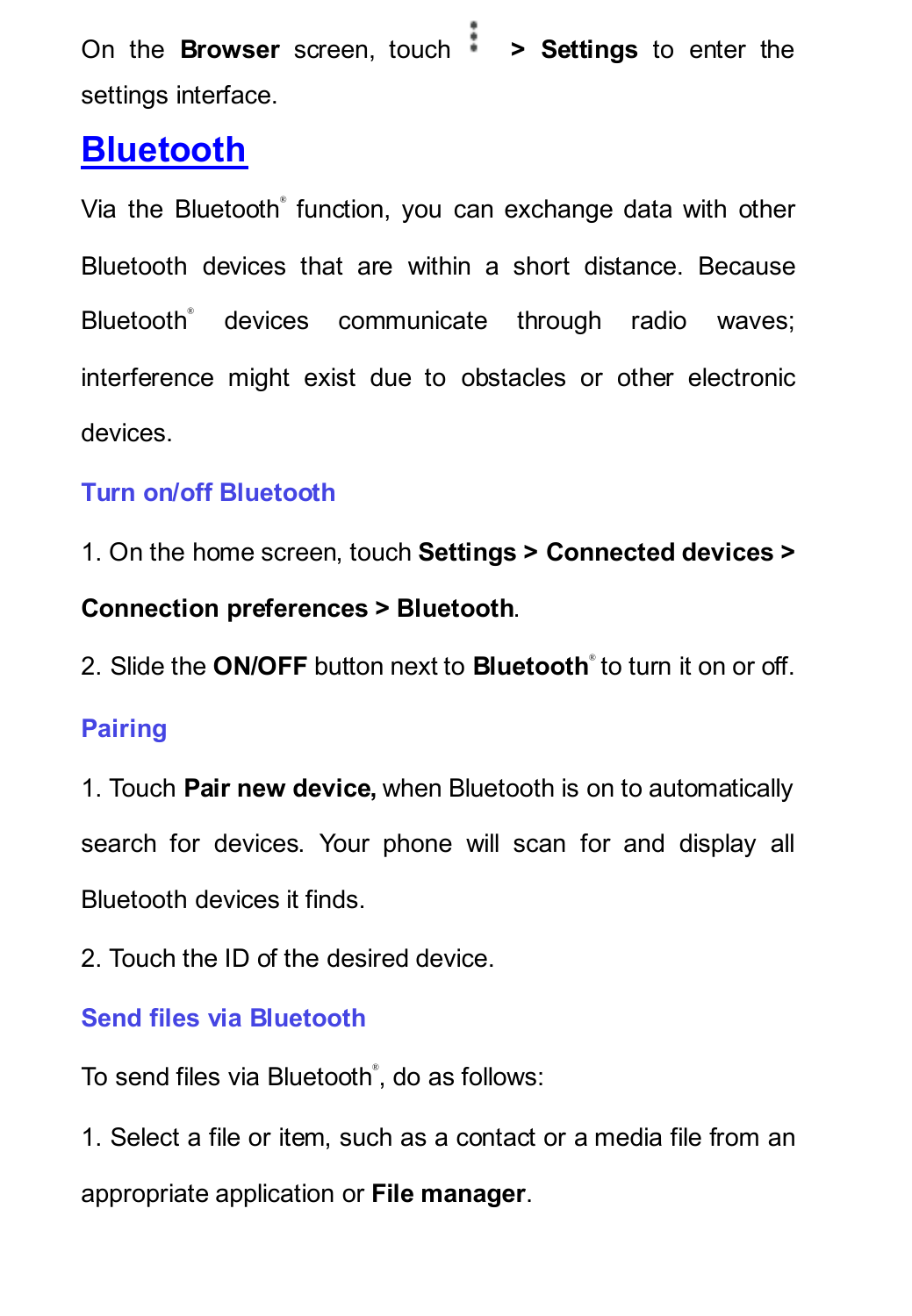2. Open it, touch the **Menu** key and choose **Share**, or touch and

hold it, choose then touch the icon.

3. Search for and pair with a Bluetooth®-enabled device.

#### **Change your phone's Bluetoothname**

1. On the home screen, touch **Settings > Connected devices >** 

### **Connection preferences > Bluetooth**

2. If the Bluetooth function is not turned on, turn it on.

3. Touch **Bluetooth**, then touch the **Device name** to edit the name of your device, then touch **Rename**.

4. Touch the name of the phone to toggle it to **Visibility timeout** so that other Bluetooth<sup>®</sup> devices can find your device.

## **Airplane mode**

In areas where the use of mobile devices is restricted, you can activate **Airplane mode** to disable phone function but still use other functions of your phone such as calendar, music and games. You will not be able to make/answer calls, send/receive messages in **Airplane mode**.

1. On the home screen, touch **Settings > Network & internet**.

2. Check the box for **Airplane mode**. The phone will turn off all wireless connections when **Airplane mode** is enabled.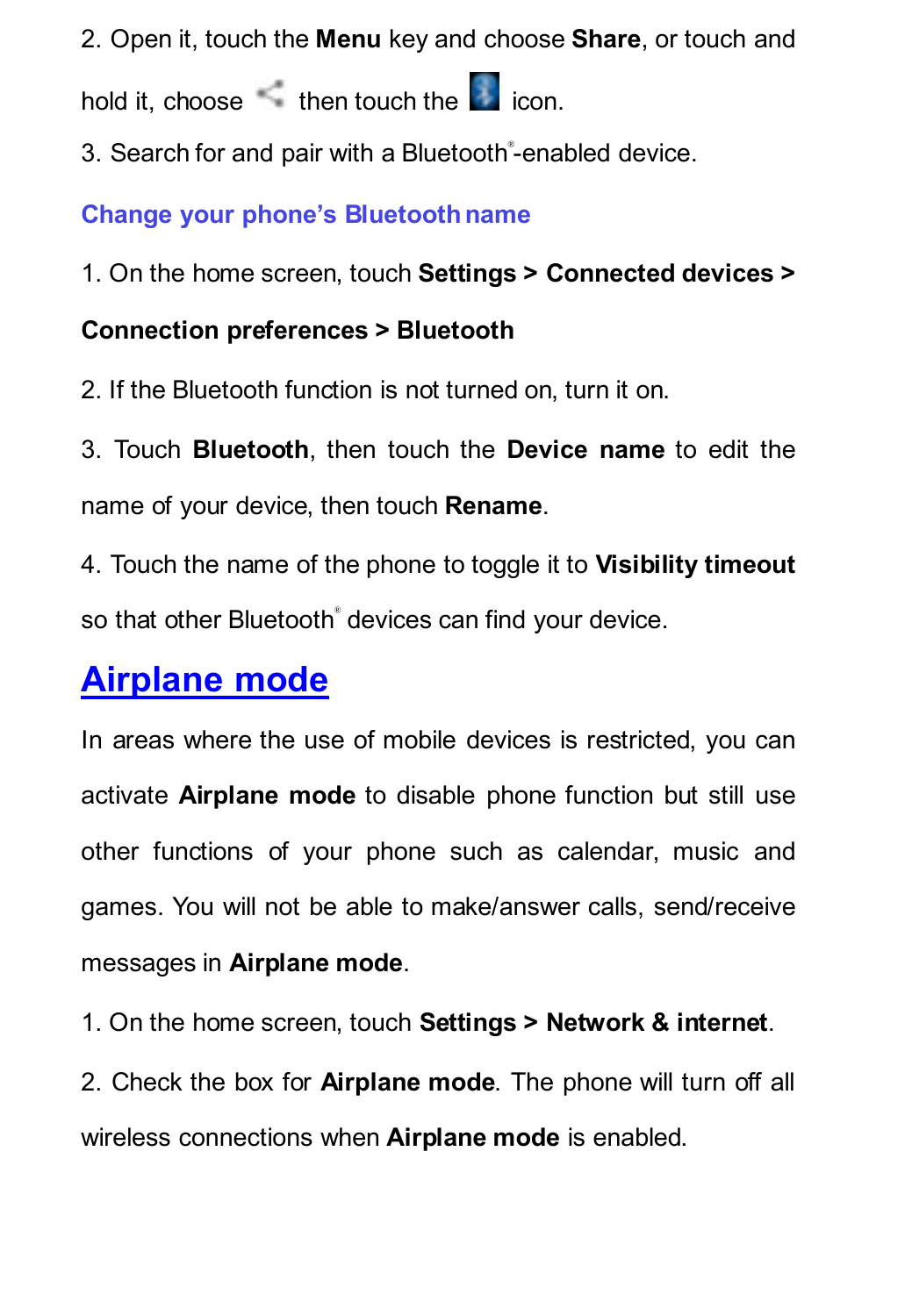# **Experiencing Multimedia**

## **Camera**

Your phone has a camera, which can be used to take photos and record video clips.

### **Note:**

Please respect the privacy of others and abide by the local regulations and customs when taking photos.

## **Take photos**

1. On the home screen, touch the **Camera** icon to open the camera.

2. Tap the **interest in the interpretation** of take photos after the view is satisfactory.

To view your picture, touch the thumbnail in the bottom left corner of the screen.

## **Record video clips**

You can use **Wideo** Picture icon to change from Camera to Camcorder or vice versa.

Tap the  $\Box$  icon to start recording and touch the  $\Box$  icon to stop recording.

After a video is recorded, you can touch the frame in the bottom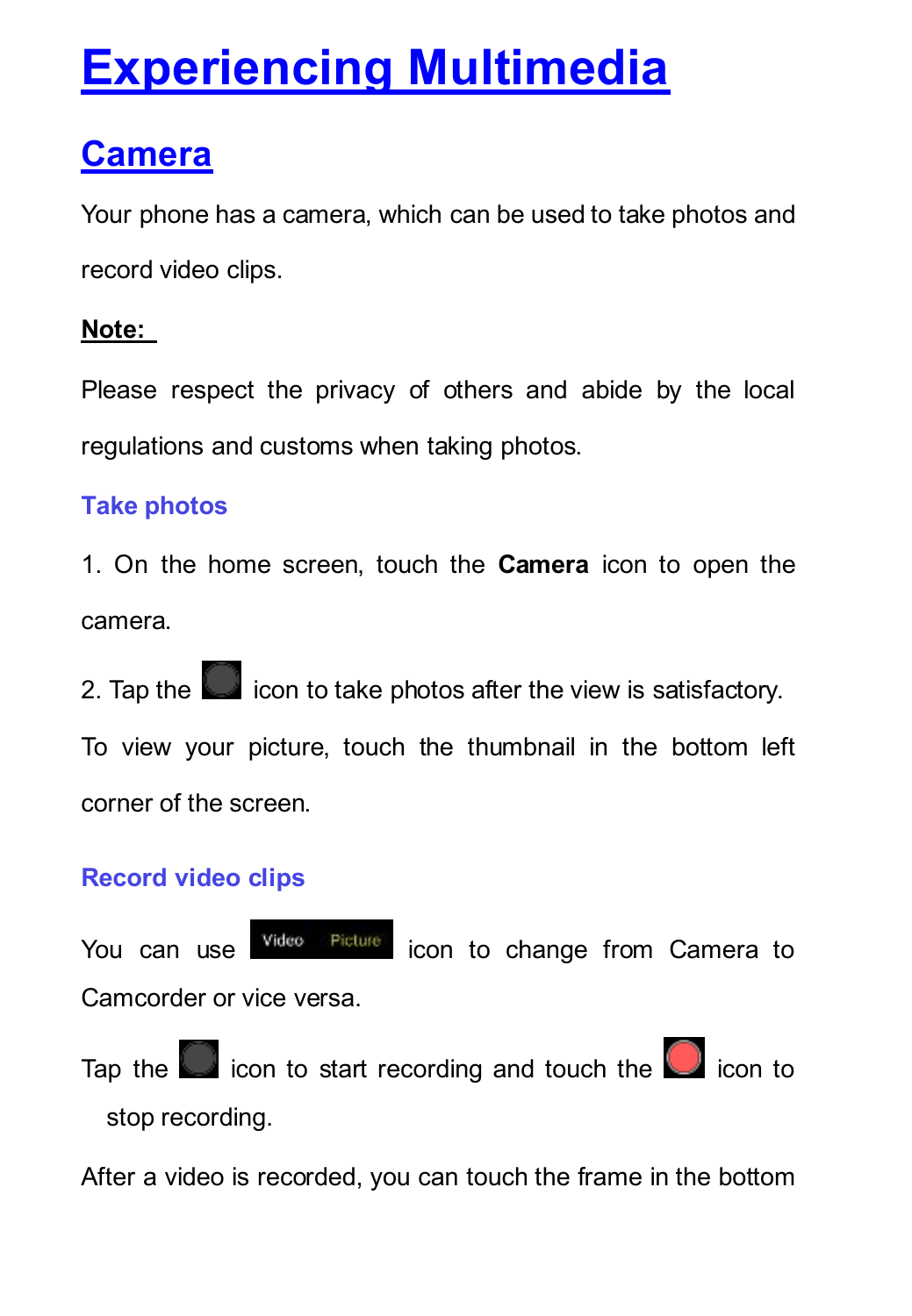left corner of the screen to view the video.

## **Photos**

The **Photos** categorizes your pictures and videos by storage location and stores these files in folders. Tap a folder to view the pictures or videos inside.

# **More Applications**

# **File Manager**

On the home screen, touch the **Files** icon. You can view all files saved in the phone or on the memory card.

# **Clock**

On the home screen, touch the **Clock** icon.

## **Adding an Alarm**

- 1. Touch the **Alarm**.
- 2. Touch the **ight** icon at the down of the screen.

## **Turning on/off an Alarm**

On the **Alarms** screen, slide the **ON/OFF** button next to an alarm

to turn it on or off.

## **Stopwatch**

1. On the **Clock** screen, touch **Stopwatch**.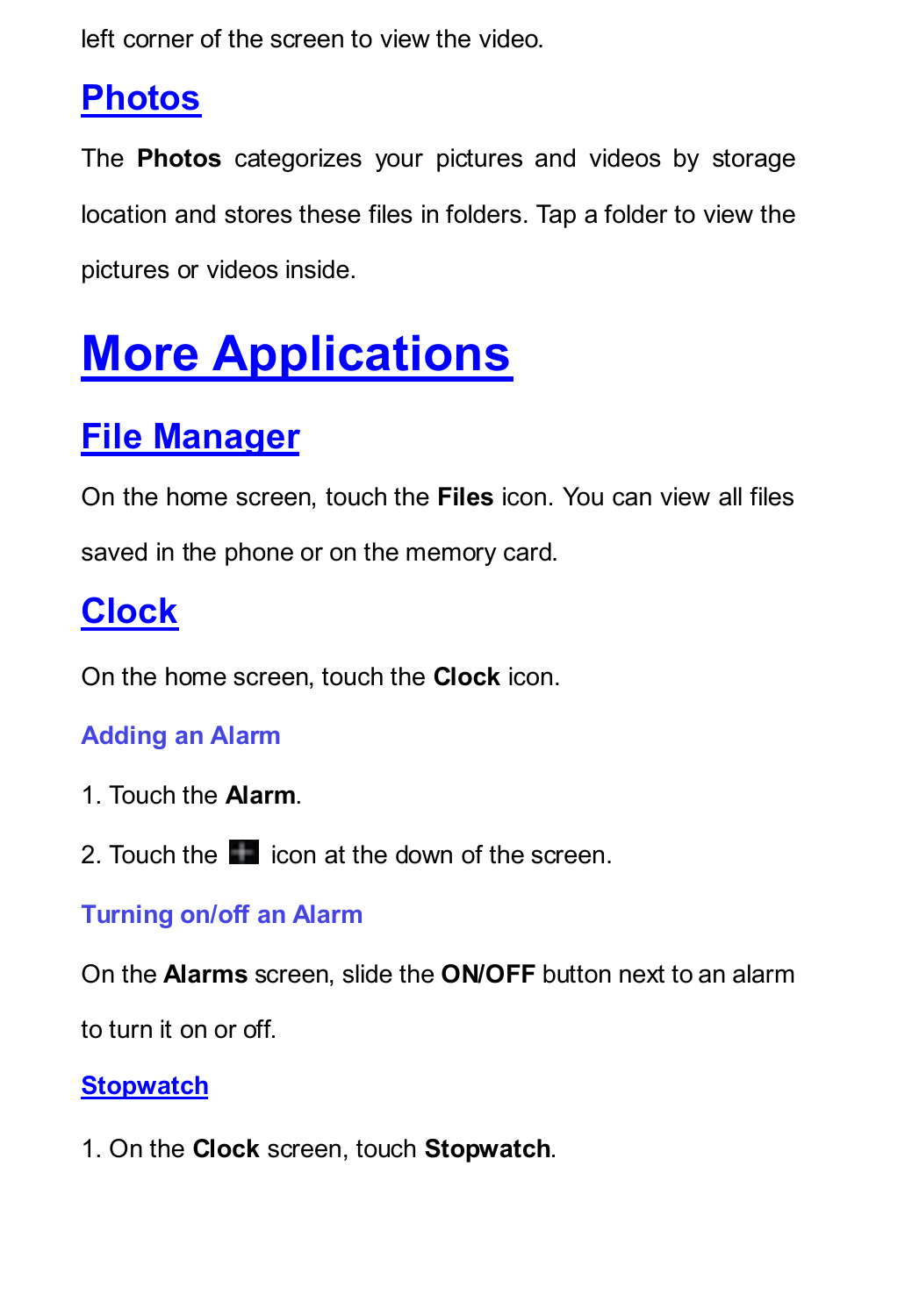

#### **Timer**

- 1. On the **Clock** screen, touch **Add timer**.
- 2. Set the length of time to count down.
- 2. Touch to begin.
- 3. When the timer expires, touch  $\left| \begin{array}{cc} 0 \end{array} \right|$  to stop the alert.

# **Manage applications**

You can view and manage applications installed in your phone.

# **Install new applications**

You can install applications from the **Play Store** or from

elsewhere. When installing applications that are not from the

**Play Store**, make sure the software is suitable for your phone.

**Installing applications from the Play Store**

- 1. On the home screen, touch the **Play Store** icon.
- 2. Search for the applications you want to install.

## **Installing applications not in the Play Store**

1. Copy the application to the SD card and find the file from **File** 

### **manager.**

- 2. Check **Unknown sources**.
- 3. Touch the file and complete the installation according to the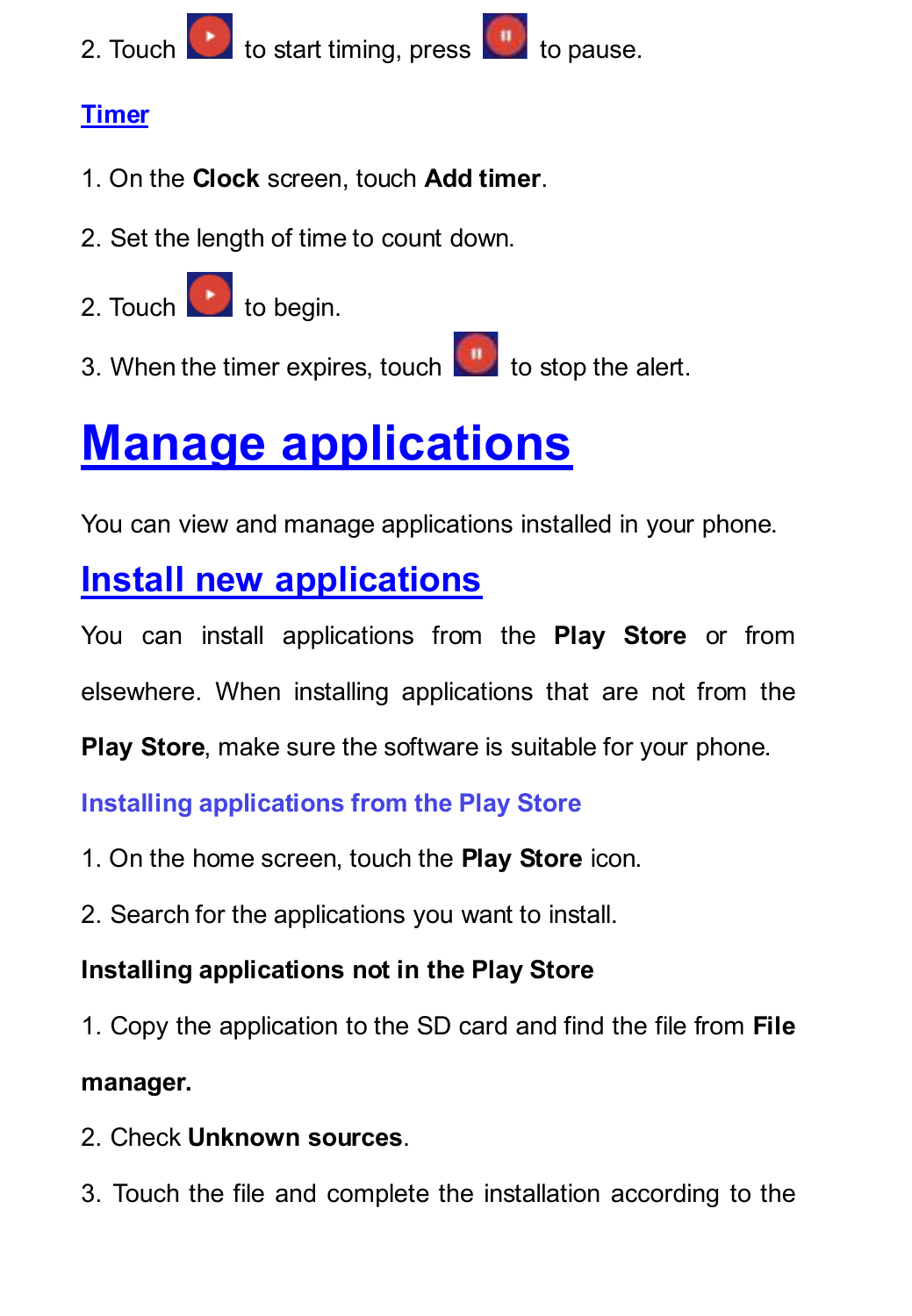wizard.

## **Uninstall applications**

1. On the home screen, touch the **settings > Apps & notifications**.

2. Scroll the list and touch the application you want to uninstall.

# **Compliance Information**

# **FCC NOTICE**

The following statement applies to all products that have received FCC approval. Applicable products wear the FCC logo, and /or an FCC ID in the format FCC ID:2ADLJ-V22 on the product label.

1. This device complies with Part 15 of the FCC Rules. Operation is subject to the following two conditions:

(1) This device may not cause harmful interference.

(2) This device must accept any interference received, including interference that may cause undesired operation.

2. Changes or modifications not expressly approved by the party responsible for compliance could void the user's authority to operate the equipment.

NOTE: This equipment has been tested and found to comply with the limits for a Class B digital device, pursuant to Part 15 of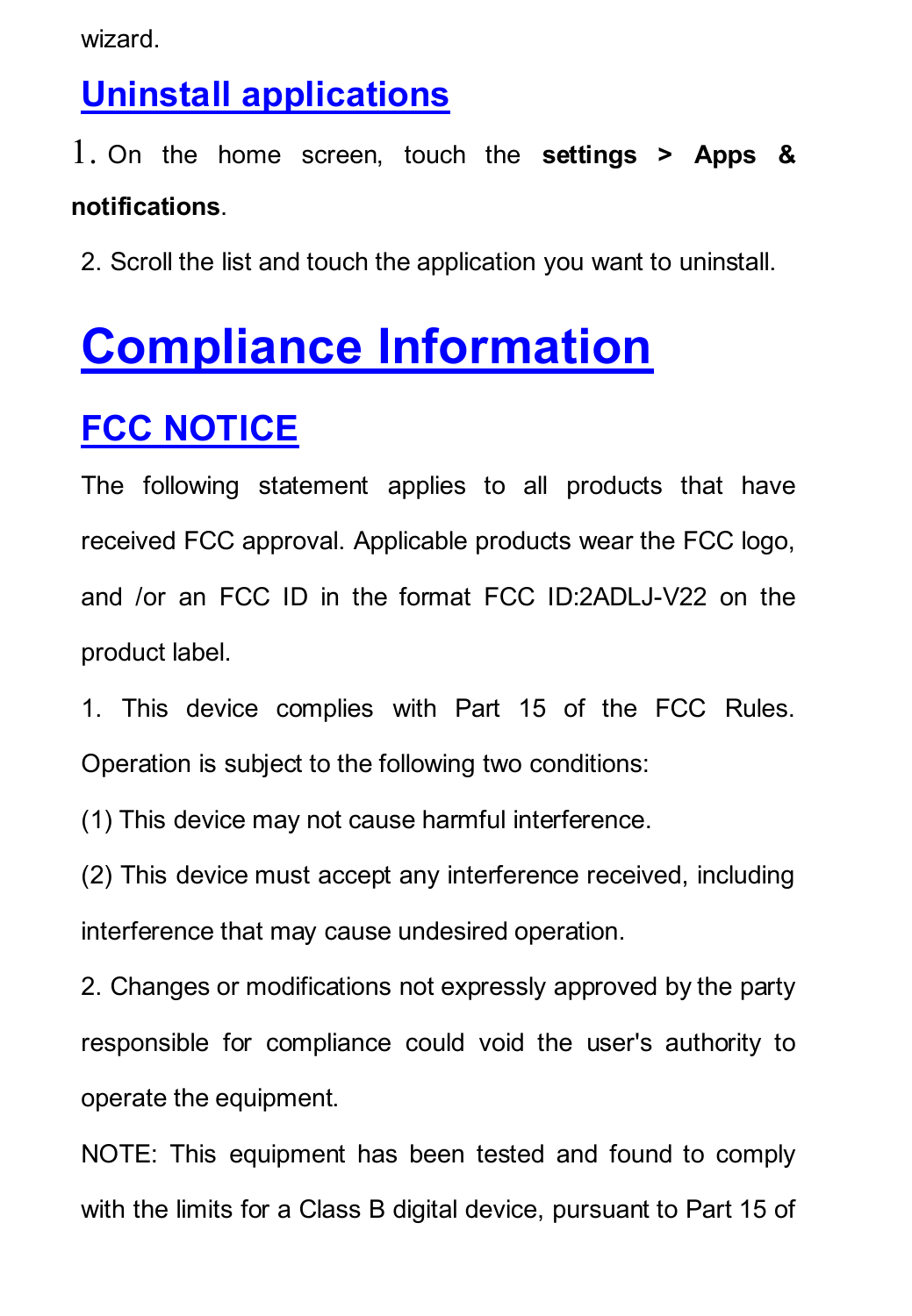the FCC Rules. These limits are designed to provide reasonable protection against harmful interference in a residential installation.

This equipment generates uses and can radiate radio frequency energy and, if not installed and used in accordance with the instructions, may cause harmful interference to radio communications. However, there is no guarantee that interference will not occur in a particular installation. If this equipment does cause harmful interference to radio or television reception, which can be determined by turning the equipment off and on, the user is encouraged to try to correct the interference by one or more of the following measures: Reorient or relocate the receiving antenna.

Increase the separation between the equipment and receiver.

Connect the equipment into an outlet on a circuit different from that to which the receiver is connected.

Consult the dealer or an experienced radio/TV technician for help.

## **RF warning statement**

The device has been evaluated to meet general RF exposure requirement. The device can be used in portable exposure